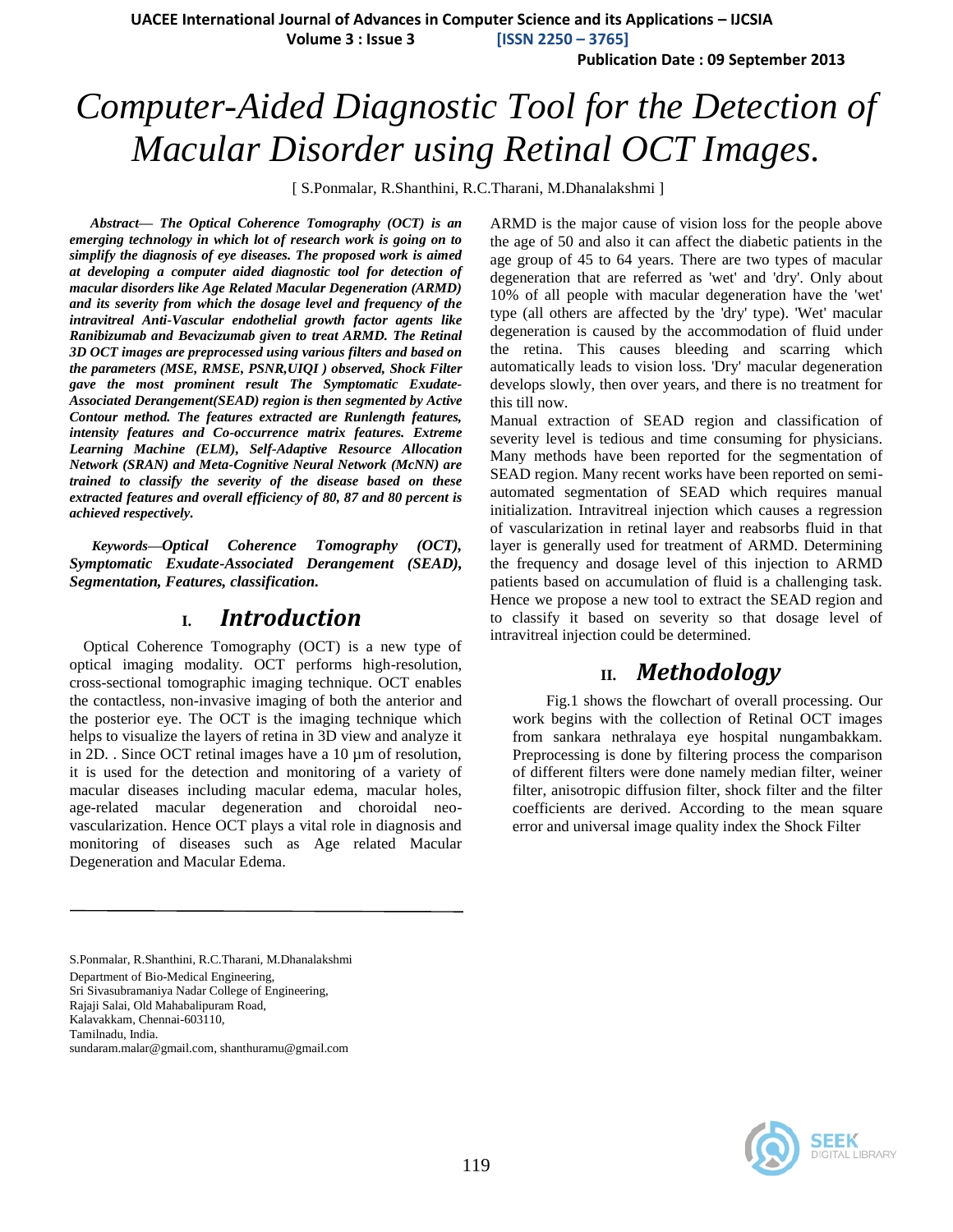#### **UACEE International Journal of Advances in Computer Science and its Applications – IJCSIA Volume 3 : Issue 3 [ISSN 2250 – 3765]**

#### **Publication Date : 09 September 2013**



*Fig.1 Flowchart of overall processing*

is the best in reducing the speckle noise in oct images. Segmentation followed by the preprocessing is done by using two methods like marker-controlled watershed segmentation and active contour method. As marker-controlled watershed segmentation has oversegmentation problem which reduces some information in the image. So active contour method snake model is used mainly for edge preservation. Features like runlength feature, intensity feature, cooccurance matrix are extracted and parameters are calculated. The classifers like Extreme Learning machine (ELM), self-adaptive Resource allocation network (SRAN) and Meta-cognitive Neural Network (McNN) are used which are classified based on the severity of disease such as mild medium and severe. And the result is cross checked with the clinician's knowledge and verified.

## **III.** *Preprocessing*

Preprocessing is done by comparing different types of filters and deriving the coefficients. Median filter can reduce the noise, but it leads to smoothening of image and blurring effect. Weiner filter gives a least mean square error but have reduces the sharpening of edges in an image. Anisotropic diffusion filer is used to reduce the speckle noise gradually present in OCT images. Shock filter provides us the most prominent effect by giving low mean square error value and high universal image quality index value.Fig.2 shows the output of shock filter.

### **IV.** *Segmentation*

Active Contour Algorithm is used for segmentation. Active contours, or snakes, are computer-generated curves that move within images to find object boundaries. Our snake, which we call the gradient vector flow (GVF) snake, begins with the calculation of a field of forces, called the GVF forces, over the image domain. The GVF forces are used to drive the snake, modeled as a physical object having a resistance to both stretching and bending, towards the boundaries of the object. Fig.3 shows the working of active contour algorithm. The GVF forces are calculated by applying generalized diffusion equations to both components of the gradient of an image edge map. Since the GVF forces are derived from a diffusion operation, they tend to extend very far away from the object and this extends the capture range. The GVF snake is a new approach to active contours and surfaces. It focuses on the design of the external force first, and the implementation of the snake second. The computations are straightforward, and the result is always better than the traditional snake.



*Fig.3 Segmentation using Active contour (a)Image with Initial Contour, (b)The External Energy, (c) The External Force Field, (d) Snake Movement.*

## **IV.** *Feature Extraction*

For giving the input to the classifier, the features are extracted from the segmented image. The features extracted are Intensity feature (mean, variance, standard deviation, skewness, kurtosis) Runlength features (short run emphasis, long run emphasis, grey-level non-uniformity, run percentage, Runlength non-uniformity, low grey-level emphasis, high grey-level emphasis) Co-occurrance matrix features (energy, entropy, correlation, contrast, homogeneity, variance, mean,

inertia, cluster shade, cluster tendency, maximum probability, intensity variance).

### *A.Intensity features*

Features derived from this approach include moments such as mean, standard deviation, average energy, entropy, skewness and kurtosis. The histogram of intensity levels is a simple summary of the statistical information of the image and individual pixels are used to calculate the gray-level histogram. Therefore, the Table.1 contains the first-order statistical information about the image (or sub image).

#### *B.Runlength features*

Another method characterizes texture images based on runlengths of image gray levels. Galloway, Chu *et.al.* and

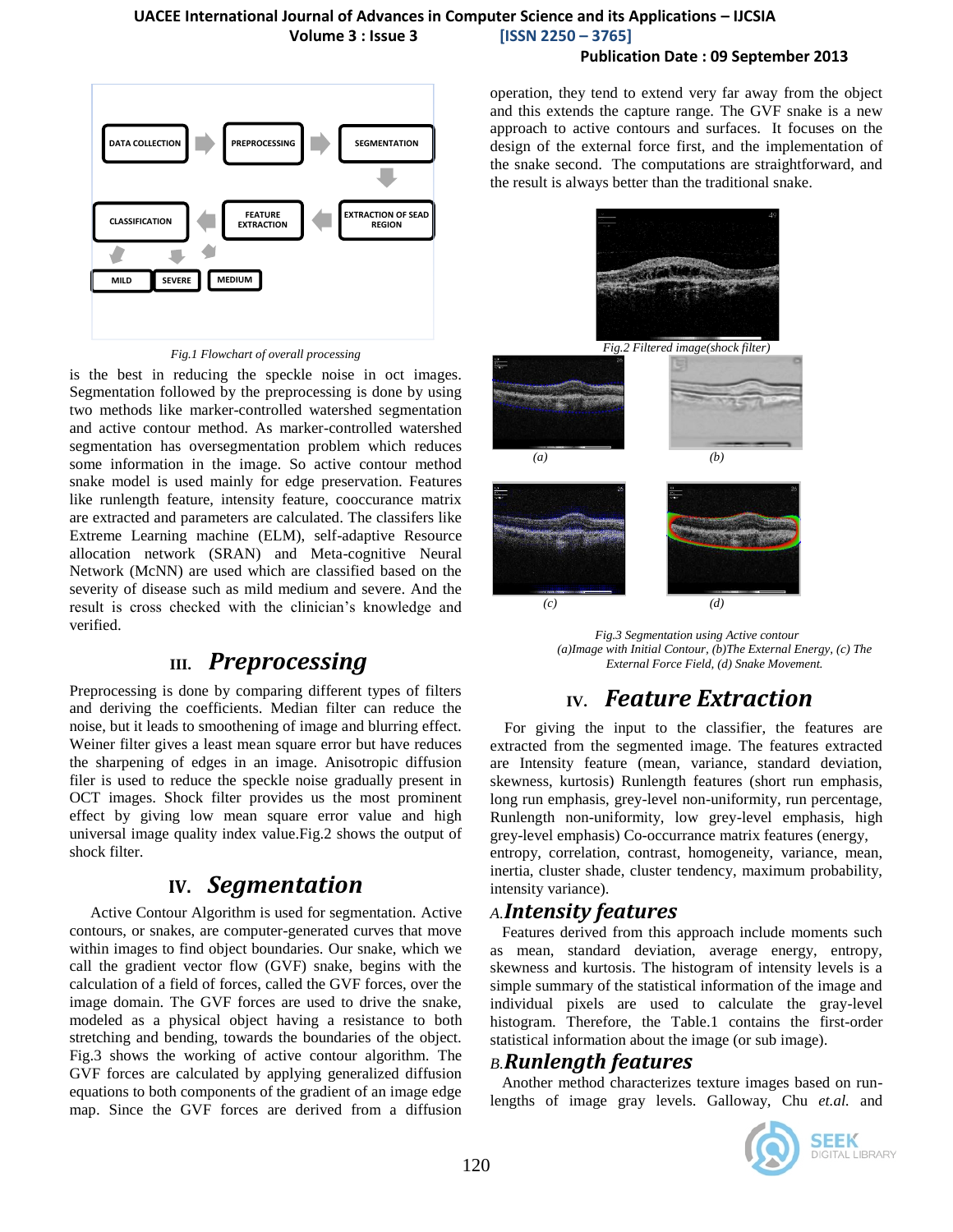**Volume 3 : Issue 3 [ISSN 2250 – 3765]**

**Publication Date : 09 September 2013**

Dasarathy and Holder introduced different run-length matrices as feature representatives. For a given image, a run-length matrix is defined as the number of runs with pixels of gray level and run-length.

### *C. Co-Occurrence Matrix*

Texture can be characterized by regular or random patterns that repeat over a region. As one of the most important features for image analysis; texture provides information regarding structural arrangement of surfaces or changes in intensity or color brightness. Despite the accuracy of the visual human system to recognize textures, it is a complex task to define a set of textural descriptors for image analysis on different domains of knowledge. The large number of definitions and descriptors found in the literature reflects such

| Table 1. Intensity features.                                                                                                                                                                                                                                                                                                                                                                   |      |          |      |                 |          |  |
|------------------------------------------------------------------------------------------------------------------------------------------------------------------------------------------------------------------------------------------------------------------------------------------------------------------------------------------------------------------------------------------------|------|----------|------|-----------------|----------|--|
| <b>Class</b>                                                                                                                                                                                                                                                                                                                                                                                   | Mean | Variance | SD   | <b>Skewness</b> | Kurtosis |  |
| Mild                                                                                                                                                                                                                                                                                                                                                                                           | 0.06 | 231.8769 | 15.2 | 0.92470         | 0.85329  |  |
| <b>Medium</b>                                                                                                                                                                                                                                                                                                                                                                                  | 0.44 | 12470.36 | 111  | 0.98175         | 0.96384  |  |
| <b>Severe</b>                                                                                                                                                                                                                                                                                                                                                                                  | 1.67 | 177960.4 | 421  | 0.98883         | 0.97780  |  |
| Mild                                                                                                                                                                                                                                                                                                                                                                                           | 0.30 | 5661.882 | 75.2 | 0.97681         | 0.95412  |  |
| Medium                                                                                                                                                                                                                                                                                                                                                                                         | 0.36 | 8347.486 | 91.3 | 0.97919         | 0.95881  |  |
| <b>Severe</b>                                                                                                                                                                                                                                                                                                                                                                                  | 1.20 | 91072.95 | 301  | 0.98470         | 0.96963  |  |
| $\alpha$ , $\beta$ , $\beta$ , $\beta$ , $\beta$ , $\beta$ , $\beta$ , $\beta$ , $\beta$ , $\beta$ , $\beta$ , $\beta$ , $\beta$ , $\beta$ , $\beta$ , $\beta$ , $\beta$ , $\beta$ , $\beta$ , $\beta$ , $\beta$ , $\beta$ , $\beta$ , $\beta$ , $\beta$ , $\beta$ , $\beta$ , $\beta$ , $\beta$ , $\beta$ , $\beta$ , $\beta$ , $\beta$ , $\beta$ , $\beta$ , $\beta$ , $\beta$ ,<br>$\alpha$ |      |          |      |                 |          |  |

*SD – Standard Deviation*

difficulty. Although there is no a unique categorization of the main relevant methods for texture description, they can be classified as statistical approaches, signal- processing based approaches, geometrical approaches, and parametric-model based approaches. Among the statistical approaches, gray level co-occurrence matrices (GLCM) have been proved to be a very powerful texture descriptor used in image analysis.

## **V.** *Classification*

### *A. Extreme Learning Machine:*

This is a non-iterative learning algorithm named extreme learning machine (ELM) to train the Single Layer Feedforward Network (SLFN). The input weights and hidden layer neuron biases were arbitrarily assigned. Though this makes fast learning speed, but the recognition rate varies with some standard deviation value. As the SEAD layers of retina has the problem is highly nonlinear and non-convex, ELM does not provide desirable performance, if the number of hidden layer neurons is small. To achieve less error rate, we require large hidden layer neurons for ELM.To overcome these problems, we propose a new learning algorithm for SLFN, in which the input weights and biases are assigned from approximate basis vectors of input training space. The output weights and biases are decided through inverse operation on output matrix of hidden layer. Our learning algorithm provides not only better generalization performance but also faster learning rate. Fig.4 shows the structure of Extreme Learning Machine

### *B. Self-adaptive Resource Allocation Network*

SRAN classifier uses a sequential learning algorithm, employing self-adaptive thresholds to select the appropriate training samples and discard redundant samples to prevent over-training. These selected training samples are then used to evolve the network architecture efficiently. The basic building block of SRAN classifier is a radial basis function network. SRAN classifier starts with a zero hidden neuron and builds an appropriate number of hidden neurons to approximate the decision surface. SRAN classifier employs a sequential learning algorithm with self-adaptive thresholds to select the appropriate training samples required to approximate the decision function efficiently.



*Fig.5a: Nelson and Narens model of Meta-Cognition. Fig.5b. Schematic diagram of McNN learning algorithm. Source : www.sciencedirect.com/science/article/pii/s0925231211006862#*

### *C.* **Meta-Cognitive Neural Network**

Fig.5a and Fig.5b shows McNN network structure.McNN architecture is developed based on the Nelson and Narens meta-cognition has two components, a cognitive component and a meta-cognitive component.The cognitive component of McNN is a three layered feed forward radial basis function network with Gaussian activation function in the hidden layer and the other contains copy of the cognitive component. When a new training sample arrives, the meta-cognitive component of McNN predicts the class label and estimates the knowledge present in the new training sample with respect to the cognitive component. Based on this information, the metacognitive component selects a suitable learning strategy, for the current sample. Thereby, addressing the three fundamental issues in learning process: (a) what-to-learn, (b) when-tolearn and (c) how-to-learn.

## **VI.** *Results and discussion*

## *A. Performance of filters*

 In preprocessing, the noise in the image is reduced. There are four type filters are used for this purpose and they are weiner filter, median filter, anisotropic diffusion filter and shock filter. While removing noise, shape information must be

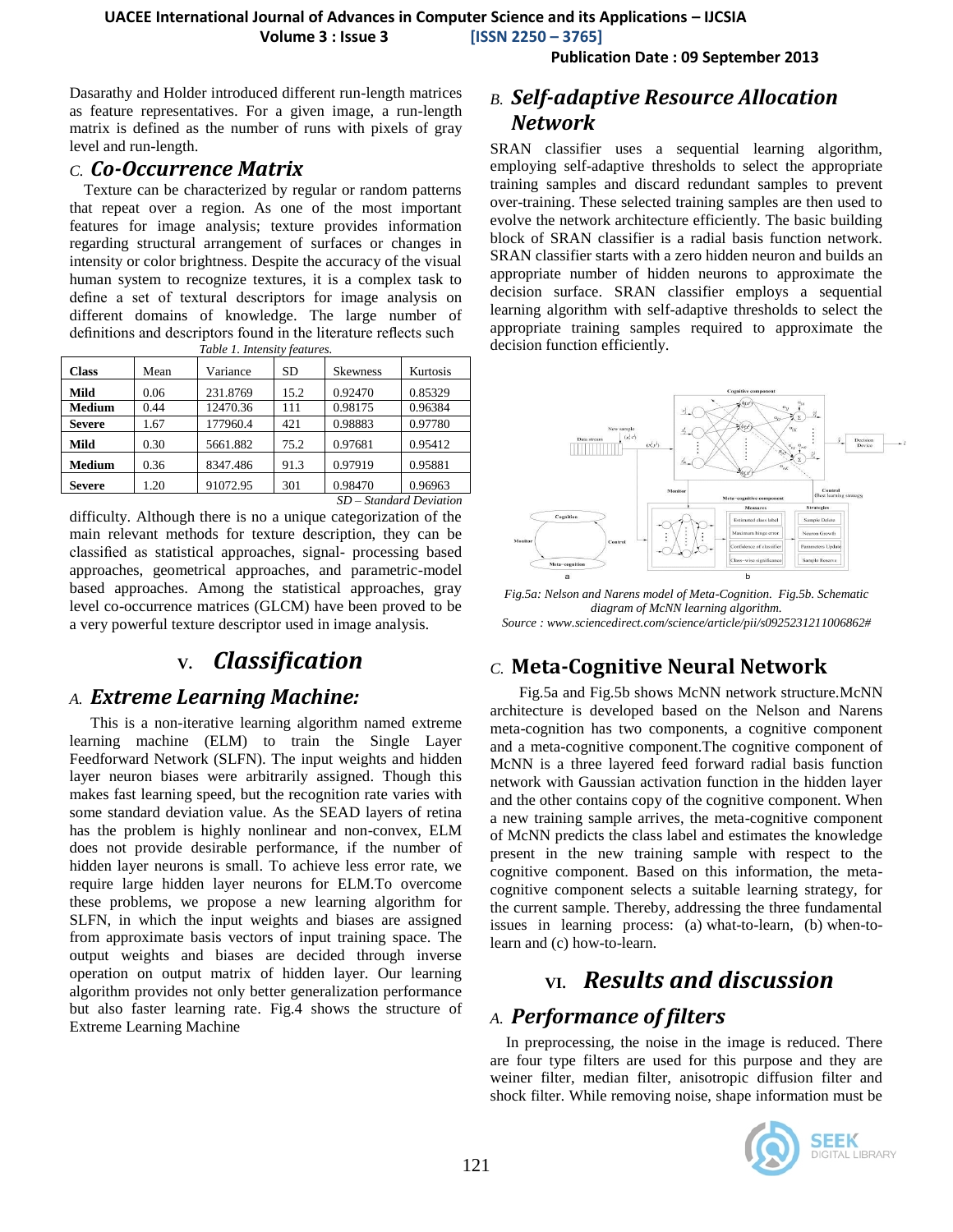#### **UACEE International Journal of Advances in Computer Science and its Applications – IJCSIA Volume 3 : Issue 3 [ISSN 2250 – 3765]**

| <b>Class</b>  | <b>Clinician</b><br>result | <b>SRAN</b> |          | <b>ELM</b> |   | <b>MCNN</b> |          |
|---------------|----------------------------|-------------|----------|------------|---|-------------|----------|
| Mild          | 5                          | TP          | 5        | TP         | 4 | TP          | 5        |
|               |                            | <b>FN</b>   | $\Omega$ | <b>FN</b>  |   | <b>FN</b>   | $\Omega$ |
| <b>Medium</b> | 5                          | <b>TP</b>   | 4        | TP         | 4 | TP          | 4        |
|               |                            | <b>FN</b>   |          | FN         |   | <b>FN</b>   | 1        |
| <b>Severe</b> | 5                          | TP          | 4        | TP         | 4 | TP          | 3        |
|               |                            | <b>FN</b>   |          | FN         |   | FN          | 2        |

preserved. The best filter is estimated based on the four parameters listed in the Table 2. From the table it is clear that the shock filter with lest mean square error and high peak signal to noise ratio gives best outcome.

*Table.2 Validation of filter*

| <b>Filter</b> | <b>Median</b> | Weiner      | Anisotropic      | <b>Shock</b> |
|---------------|---------------|-------------|------------------|--------------|
| coefficient   | filter        | filter      | diffusion filter | filter       |
| <b>MSE</b>    | 306.1032      | 282.576     | 796.77929        | 235.795      |
| <b>PSNR</b>   | $+23.30$ dB   | $+29.26$ dB | $+19.151$ dB     | $+24.43$ dB  |
| <b>RMSE</b>   | 17.495        | 16.81       | 28.22            | 15.35        |
| <b>UIOI</b>   | 0.46492       | 0.56829     | 0.46044          | 0.65599      |

MSE: Mean square Error, PSNR: Peak Signal to Noise Ratio, RMSE: Root Mean Square Error, UIQI: Universal Image Quality Index

### *B. Performance of Classifier*

The severity level of the disease condition was classified from the segmented region of interest by using three types of classifiers like Extreme Learning Machine, Self-adaptive Resource Allocation Network and Meta-cognitive Neural Network.

Table.3, Table.4 and Table.5 shows the performance of different classifiers like SRAN, ELM AND McNN respectively. The overall classifier efficiency of 87 percentage was achieved for SRAN and for ELM and McNN 80 % is achieved.SRAN found to be useful compared to ELM and McNN. Sensitivity and specificity of mild and severe type is high in SRAN and ELM whereas sensitivity and specificity of medium type is better in McNN.

| Table.3 Self-adaptive Resource Allocation Network(SRAN) |  |
|---------------------------------------------------------|--|
|---------------------------------------------------------|--|

| <b>Classes</b>            | <b>Accuracy</b> | Error | <b>Sensitivity</b> | <b>Specificity</b> |
|---------------------------|-----------------|-------|--------------------|--------------------|
|                           |                 | rate  |                    |                    |
| Mild                      | 0.93            | 0.07  |                    | 0.90               |
| <b>Medium</b>             | 0.87            | 0.13  | 0.80               | 0.90               |
| <b>Severe</b>             | 0.93            | 0.07  | 0.80               |                    |
| <b>Overall efficiency</b> |                 | 0.87  | Error rate         | 0.13               |

| Table.4 Extreme Learning Machine(ELM) |  |  |  |
|---------------------------------------|--|--|--|
|---------------------------------------|--|--|--|

| <b>Classes</b> | Accuracy                  | <b>Error</b> | <b>Sensitivity</b> | <b>Specificity</b> |
|----------------|---------------------------|--------------|--------------------|--------------------|
|                |                           | rate         |                    |                    |
| Mild           | 0.87                      | 0.13         | 0.80               | 0.90               |
| <b>Medium</b>  | 0.80                      | 0.20         | 0.80               | 0.80               |
| <b>Severe</b>  | 0.93                      | 0.07         | 0.80               |                    |
|                | <b>Overall efficiency</b> | 0.80         | Error rate         | 0.20               |

**Publication Date : 09 September 2013**

| Table.5 Meta Cognitive Neural Network(McNN) |                    |                   |                    |                    |  |  |
|---------------------------------------------|--------------------|-------------------|--------------------|--------------------|--|--|
| Classes                                     | Accuracy           | <b>Error</b> rate | <b>Sensitivity</b> | <b>Specificity</b> |  |  |
| Mild                                        | 0.80               | 0.20              |                    | 0.70               |  |  |
| Medium                                      | 0.93               | 0.07              | 0.80               |                    |  |  |
| Severe                                      | 0.87               | 0.13              | 0.60               |                    |  |  |
|                                             | Overall efficiency | 0.80              | <b>Error</b> rate  | 0.20               |  |  |

#### *Table.6 Validation of classifier*

*TP: True Positives, FN: False Negatives* The performance classifiers are validated against the clinician's result and better correlation between the results was obtained. Table.6 shows the validation of classifier.

### **VII.** *Conclusion*

The proposed work thus classifies the severity of the Age Related Macular Degeneration (ARMD). The classifications of the severity also help the doctors in finding the impact of the drug, dosage and the frequency on the treatment of the disease. Hence the doctors can opt for other drug or change the dosage if the severity remains the same. In addition to Age-Related Macular Degeneration (ARMD) other associated disorders like Macular Edema, Macular Hole diagnosis were also a challenging task. Algorithm can be developed to diagnose and classify the severity of these retinal disorders along with ARMD.

#### *REFERENCES:*

- [1] Xinjian Chen\*, Meindert Niemeijer, Li Zhang, Kyungmoo Lee, Michael D. Abràmoff, Senior Member, IEEE,and Milan Sonka, Fellow, IEEE, Three-Dimensional Segmentation of Fluid-Associated Abnormalities in Retinal OCT: Probability Constrained Graph-Search-Graph-Cut, vol. 31, no. 8, August 2012.
- [2] Imdad Rizvi, B.K.Mohan, Wavelet based Marker-Controlled Watershed Segmentation Technique for High Resolution Satellite Images, 2nd International Conference and workshop on Emerging Trends in Technology (ICWET), 2011.
- [3] Gwénolé Quellec\*, Kyungmoo Lee, Student Member, IEEE, Martin Dolejsi, Mona K. Garvin, Member, IEEE, Michael D. Abràmoff, Member, IEEE, and Milan Sonka, Fellow, IEEE, Three-Dimensional Analysis of Retinal Layer Texture: Identification of Fluid-Filled Regions in SD-OCT of the Macula, vol. 29, no. 6, June 2010
- [4] Mona Kathryn Garvin\*, Member, IEEE, Michael David Abràmoff, Member, IEEE, Xiaodong Wu, Senior Member, IEEE, Stephen R. Russell, Trudy L. Burns, and Milan Sonka, Fellow, IEEE, Automated 3-D Intraretinal Layer Segmentation of Macular Spectral-Domain Optical Coherence Tomography Images, vol. 28, no. 9, Sep- 2009.
- [5] Guorui Feng, Guang-Bin Huang, Qingping Lin, Robert Gay, Error Minimized Extreme Learning Machine with Growth of Hidden Nodes and Incremental Learning, IEEE Transactions on Neural Networks, 2009.
- [6] Amal Mohamed Aqlan, Waiel Fathe Abd El-Wahed, Mohamed Amin Abd El-Wahed, "Hybrid Extreme Learning Machine with Levenberg- Marquardt Algorithm using AHP Method", INFOS, pp: 110-117,2008.
- [7] Huawei Chen, Huahong Chen, Xiaoling Nian, and Peipei Liu, "Ensembling Extreme Learning Machines", Proceedings of the 4th international symposium on Neural Networks: Advances in Neural Networks, pp: 1069-1076, 2007.